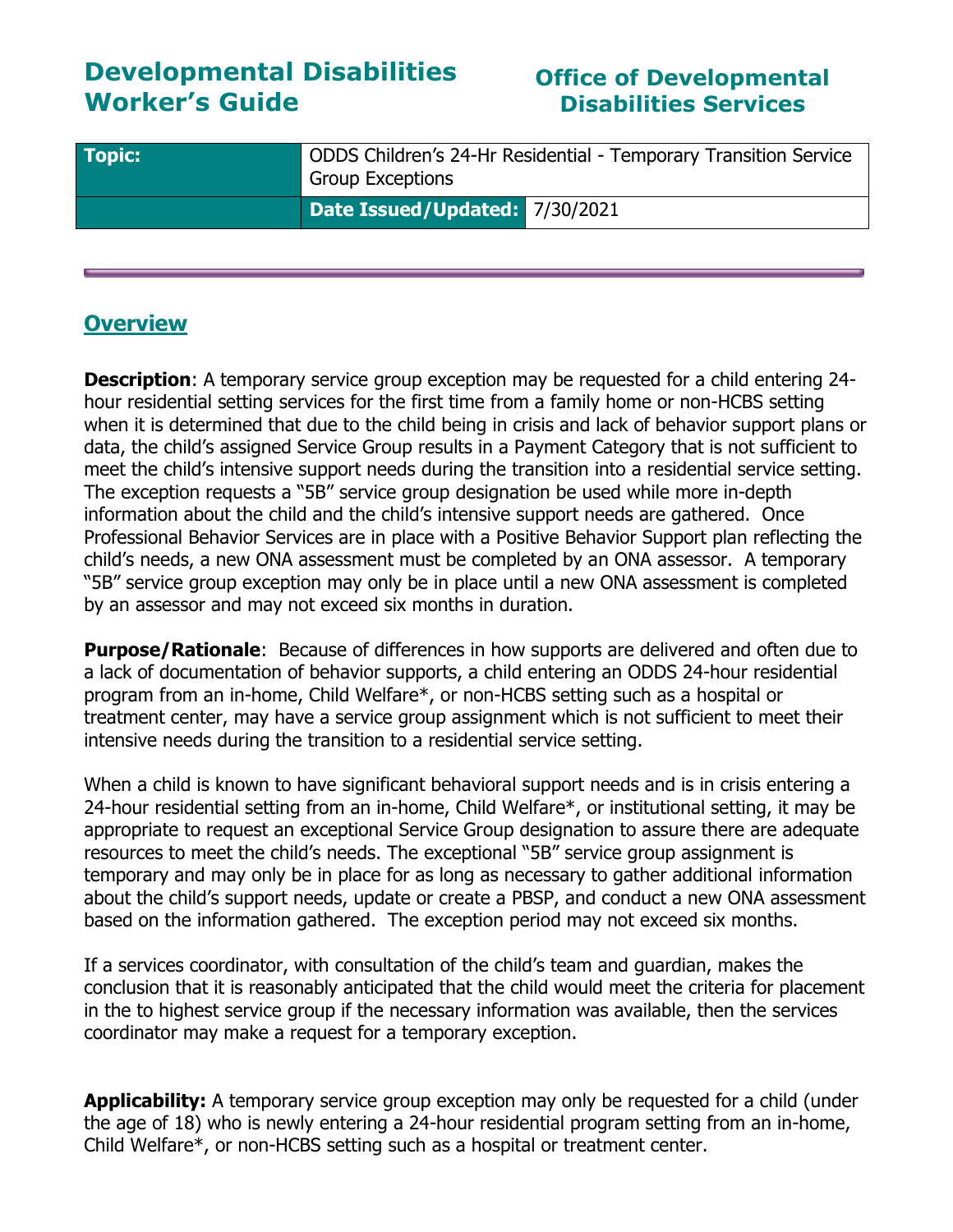\* "Child Welfare setting" may include a child welfare-certified foster care placement where Professional Behavior Services were not adequately implemented to develop and implement a positive behavior support plan or other temporary housing arrangements or shelter care.

# **Procedure(s) that apply:**

A Services Coordinator must first consult with the child's team to determine if the child's ONA assessment accurately reflects the child's current support needs. The ONA may be determined to reflect the information that is currently available, but the resulting payment category may be insufficient in addressing the child's acute behavioral needs while they transition to a residential service setting. If it is felt that there is a need for greater resources than available through the payment category associated with the child's service group to address the transition to into residential services and implement a Positive Behavior Support Plan for child's intensive behavioral support needs, then a temporary "5B" service group exception may be requested.

The following criterial must be met for a temporary service group exception to be granted:

The child must:

- Be entering an ODDS 24-Hour Residential Program Setting from an in-home or non-HCBS setting, such as a hospital or treatment center
- Demonstrate significant behavioral support needs in at least two of the following categories:
	- o Self-Injurious Behavior
	- o Physical Aggression
	- o Property Destruction
	- o Sexual Aggression
- Receive Professional Behavior Services that includes the development (or update) of a Positive Behavior Support Plan upon entry into the residential setting
- Be anticipated to have behavior support strategies in the to-be-developed PBSP that include either:
	- $\circ$  Safeguarding Interventions that will likely be used monthly or more frequently; or
	- $\circ$  A high frequency of child-specific interventions to address the above indicated behavior challenges

The Services Coordinator is responsible to complete the ODDS "Exception Request- Temporary Service Group Children's 24-Hour Residential- New to Setting" form affirming the criteria is met for the child to receive a temporary Service Group 5B designation. The form must be submitted to ODDS at: [odds.fundingreview@dhsoha.state.or.us](mailto:odds.fundingreview@dhsoha.state.or.us)

The ODDS Exceptions Team will review the request to ensure the criteria has been met and if it has, the exception may be approved for up to 6 months, or until a new assessment is completed by an ONA assessor, whichever occurs first. The temporary exception is a one-time authorization and may not be extended or requested another time for the same child.

During the exception approval period, it is expected that the individual will have access to Professional Behavior Services and a Positive Behavior Support Plan will be created and